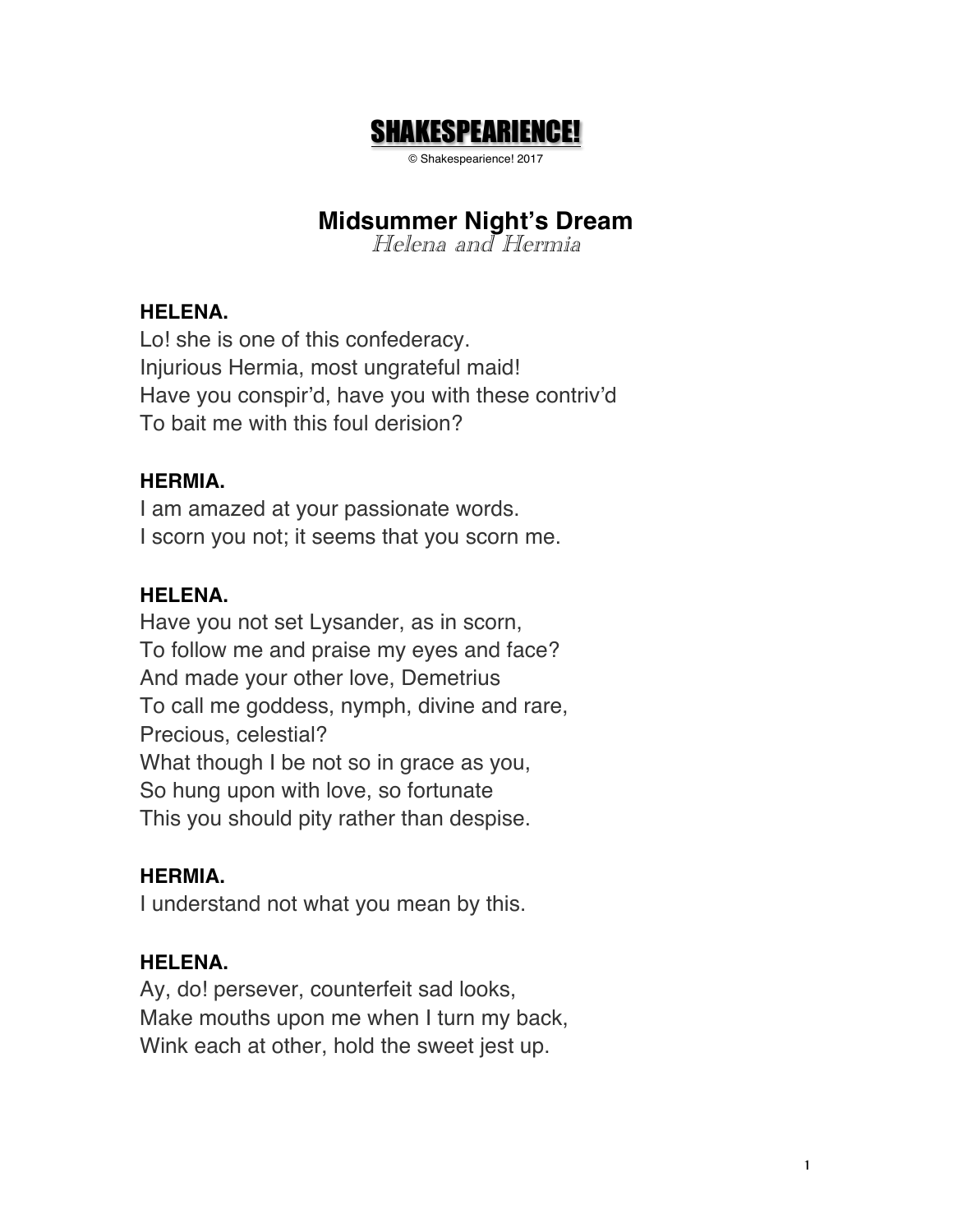### **HERMIA.**

O me, you juggler, you canker-blossom, You thief of love!

#### **HELENA.**

Fine, i' faith! Have you no modesty, no maiden shame, No touch of bashfulness? Fie, fie, you counterfeit, you puppet, you!

#### **HERMIA.**

"Puppet"? Why so? Ay, that way goes the game. Now I perceive that she hath made compare Between our statures: she hath urg'd her height. And are you grown so high in his esteem, Because I am so dwarfish and so low? How low am I, thou painted maypole? Speak! How low am I? I am not yet so low But that my nails can reach unto thine eyes.

#### **HELENA.**

Good Hermia, do not be so bitter with me. I evermore did love you, Hermia. Let me go.

#### **HERMIA.**

Why, get you gone. Who is't that hinders you?

#### **HELENA.**

A foolish heart, that I leave here behind.

#### **HERMIA.**

What, with Lysander?